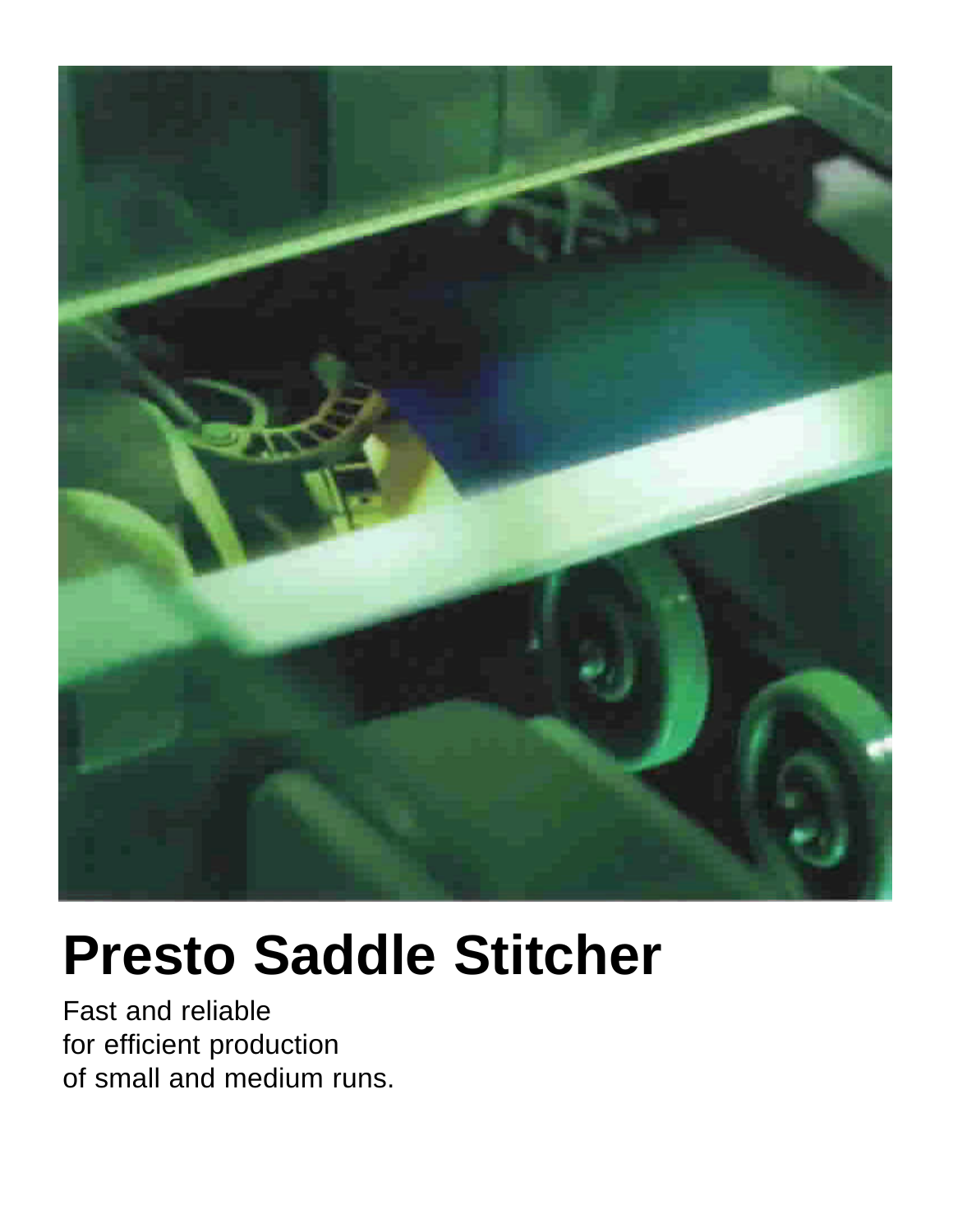

# **Presto Saddle Stitcher - efficient and expandable**

The Presto Saddle Stitcher offers all the advantages required of a compact machine, for processing all size runs and used primarily for product sizes in the range of A4 to A6 (8-1/4" X 11-3/4" to 4-1/8" X 5-7/8") menu guided setup, quick changeover, reliable gathering and stitching, an in-line three-knife trimmer and an efficient compensating stacker.

The perfect entry-level, modular system for automated saddle stitching.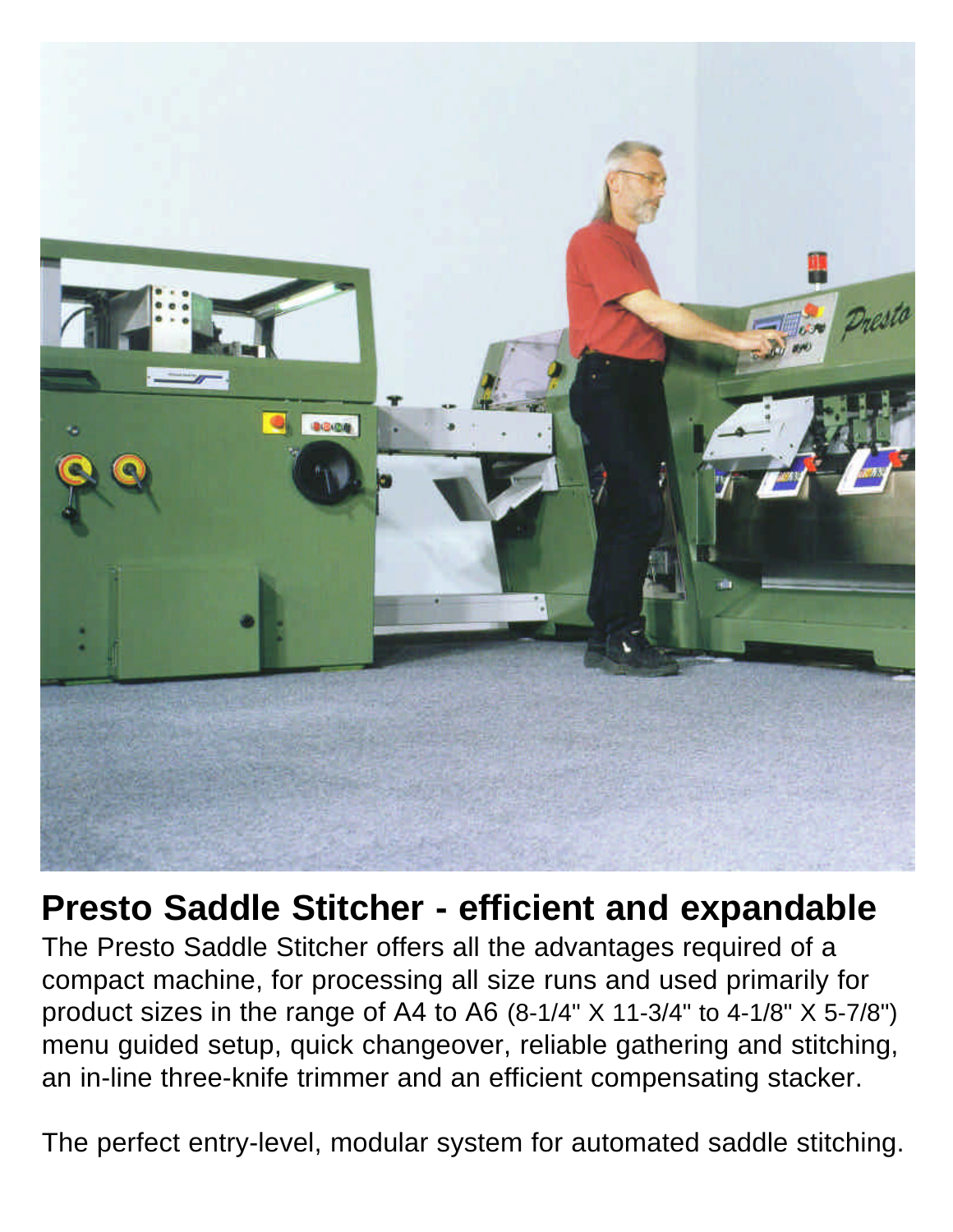

# **The control system**

Is programmable and has menu guided controls for quick set-up and changeover, to ensure simple operation and supervision by the operator. Automatic production controls guarantee superior product quality: long book control, stitch monitor, automatic thickness measurement by the caliper, ejection of incomplete products.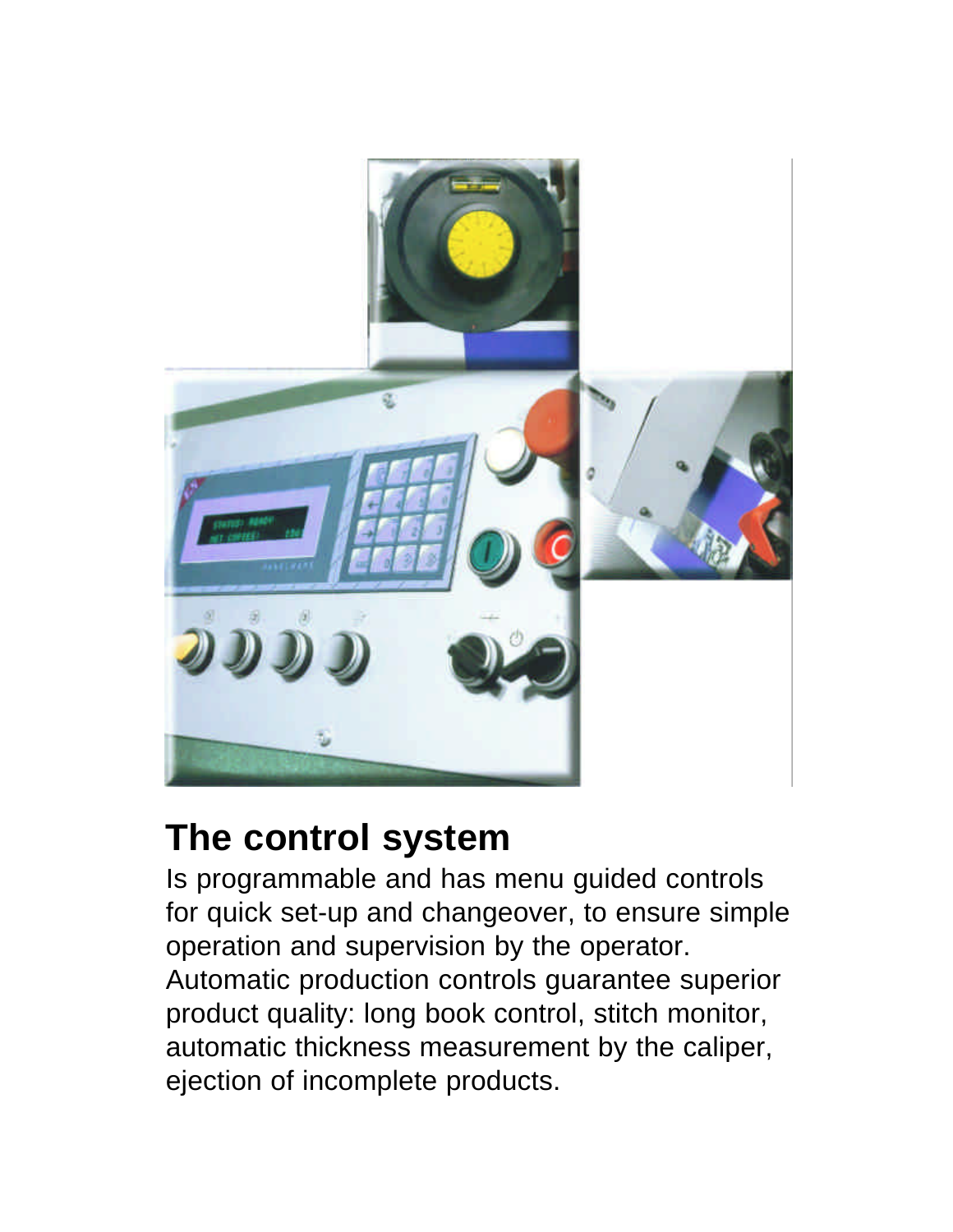



#### **The folder feeder Model 1528**

Is positioned at the first feeder position for in-line folding of single- sheet covers. The folder feeder eliminates an extra production step.

#### **The Compact twin feeder Model 1551**

Comes with large capacity flat pile hoppers. Signatures with low-folio or high-folio lap are opened with grippers; suction opening is provided for signatures without overlap.

The integrated blow air and vacuum can be adjusted separately on each

feeder. No tools are needed for adjustment of settings.

Protective covers ensure safe operation at all times.

The twin feeder can be operated in single or double production mode.

The Presto Saddle Stitcher

is expandable, to include up to five twin feeders, or four twin feeders and one folder feeder.

A hand station can also be added.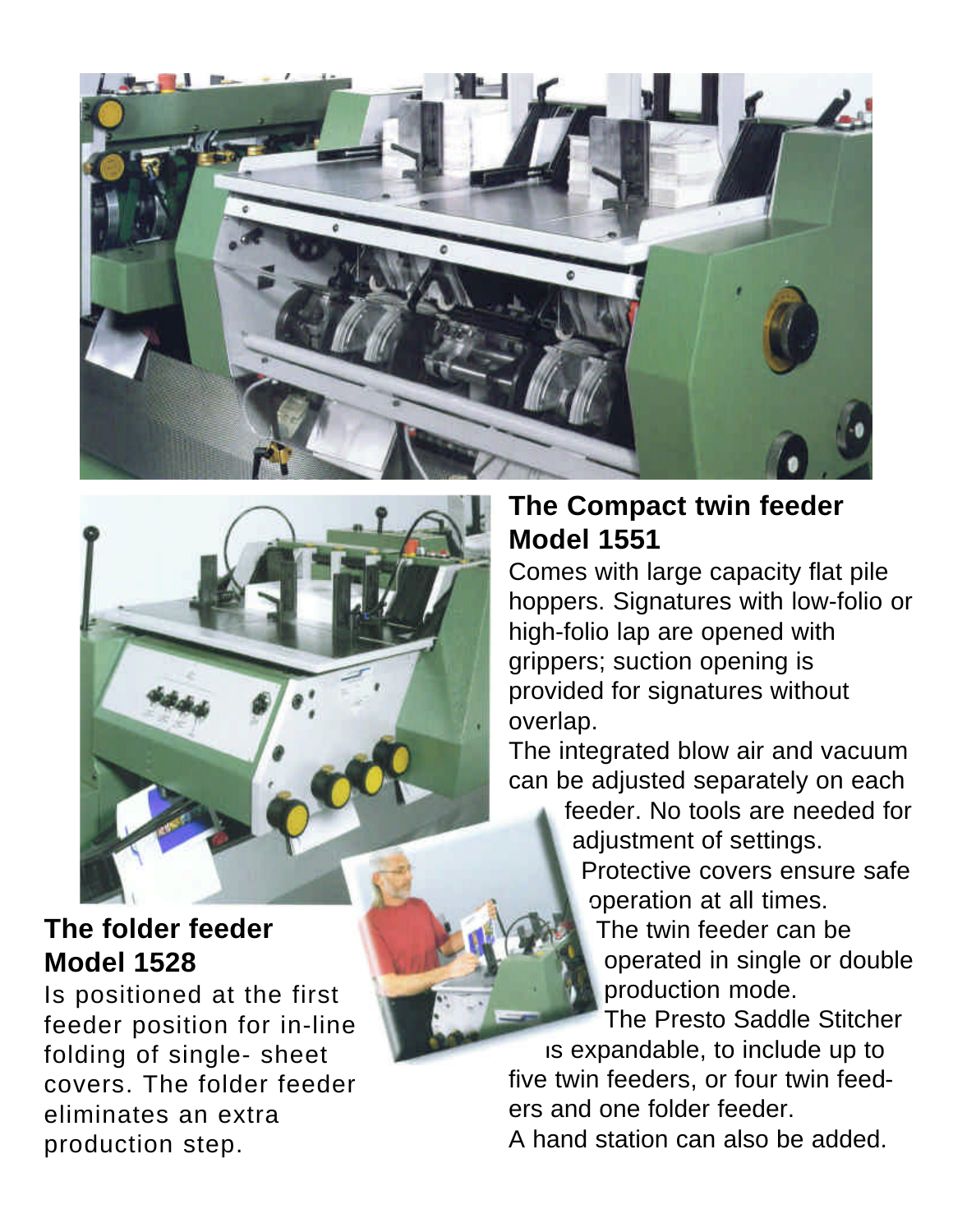

## **The stitching unit**

Accommodates up to six Muller Martini flying stitching heads, for regular or loop stitching.

### **The three-knife trimmer Model 1522**

Trims the head/foot and front of the products in-line. All settings are adjustable by handwheels from outside. Small size kit for exceptionally small product sizes, 4th and 5th knife attachment for split and punch cut, single or multiple hole punching devices are optional accessories, and there is a choice of belt or dual hopper delivery.

## **The Pratico compensating stacker (optional)**

Automates handling of the product at the delivery. Compensated stacks are delivered to the left or right, or alternating left/right. Reliable processing and accurate alignment and counting ensure compensated stacks of the highest quality. Casters for easier mobility of the stacker are optional.